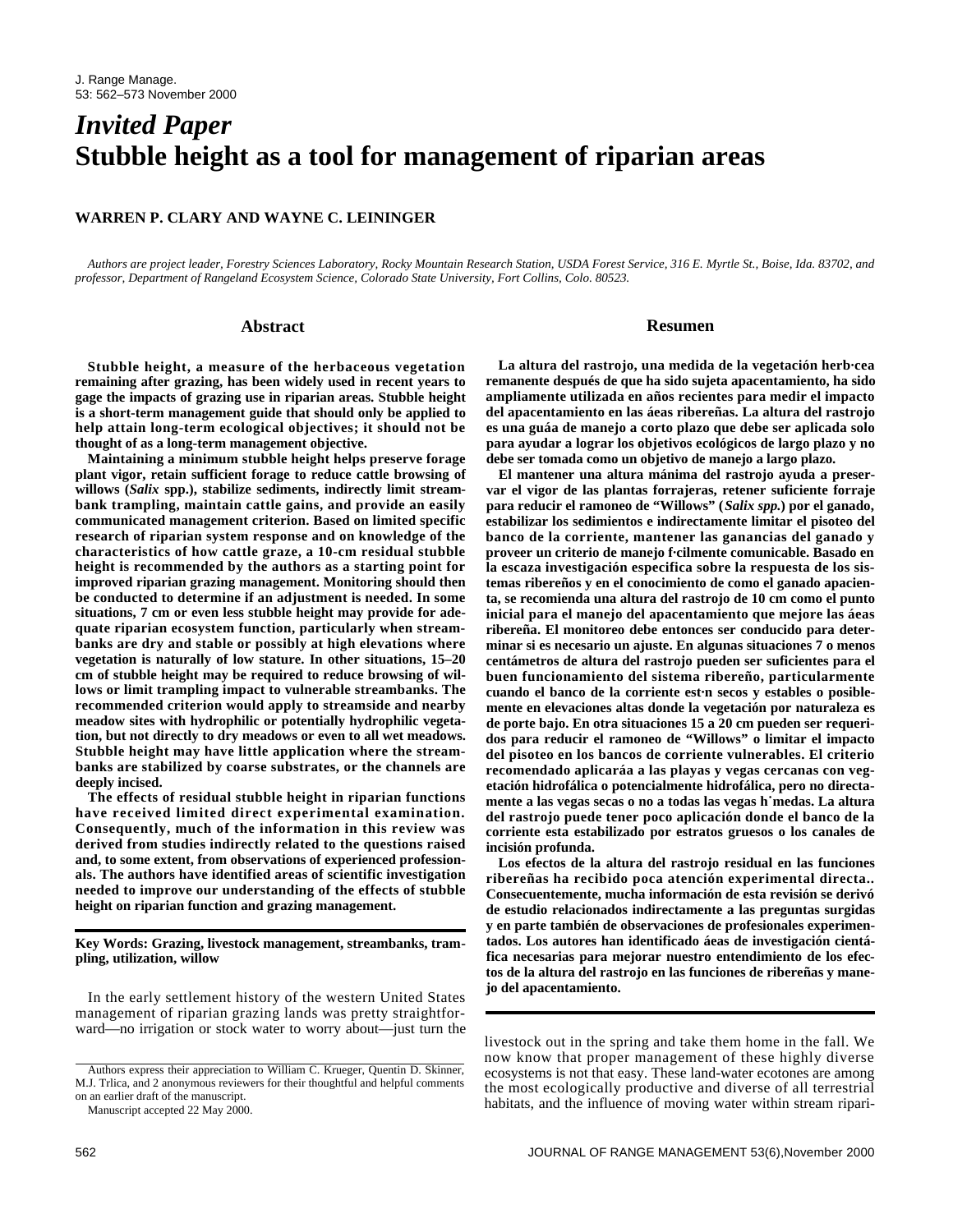an zones often results in rapid and dynamic habitat changes (Naiman et al. 1993).

As society's interest in public land has increased, interest in riparian grazing management issues has increased as well (US GAO 1988, Belsky et al. 1999). Many managers are currently using residual herbaceous stubble height in the riparian zone as a measure of the vegetation remaining after grazing. Stubble height has also been suggested as a gage to various impacts of grazing use (Skinner 1998). In this paper we present what is known about stubble height and its use as a tool for managing riparian areas.

## **Historical Perspective**

Stubble height standards were used earlier in this century to guide the grazing management of rangelands, particularly those in the Southwest (Crafts 1937, Parker 1942). Several range scientists developed techniques for determining stubble height (Reid and Pickford 1941, Canfield 1942a, 1942b, 1944). Guidelines were specific to each forage species and generally crafted to approximate a utilization level determined at the end of the grazing season or year. In some instances, stubble height standards were presented for different seasons of the year (Crafts 1937).

Textbooks continued to present stubble height and height-weight relationships as part of vegetation measurements through the 1980s (Brown 1954, Cook and Stubbendieck 1986, Bonham 1989), often as a method to estimate utilization (Stoddart et al. 1975, Holechek et al. 1989). However, field use of stubble height seemed to give way to direct estimates of utilization percentages (Sanders 1998). Use of utilization per se as a management tool has been questioned (Frost et al. 1994, Sharp et al. 1994, and by several participants at a workshop [OSU, AES 1998]). A broad contention was that utilization measures are flawed because of irregular consumption within and between plants, mismatching of utilization standards and plant phenology, problems in determination of actual utilization levels, and confusion of management tools with management objectives (OSU-AES 1998). Similar issues can be raised for the use of stubble height as a grazing management tool.

Various researchers have focused on residual vegetation as the important element in grazing management. A number of residual vegetation recommendations have been developed through research and experience. For example, herbage production was maintained and maximum financial returns from livestock grazing were achieved when approximately 340 kg ha-1 of residue was preserved on shortgrass prairie in eastern Colorado (Bement 1969). In California the residue needed to maintain an adequate mulch layer and soil organic matter to support mountain meadow stability varied from 110 to 3,200 kg  $ha<sup>-1</sup>$  depending upon meadow condition and elevation (Ratliff et al. 1987). Maintenance of minimum residue amounts has been recommended to maintain herbivore productivity (Heady and Child 1994). Approximate residual biomass can be estimated from height-weight relationships and stubble heights (Ratliff et al. 1987, Mitchell et al. 1993, Heady and Child 1994, Leonard et al. 1997).

Some people have stated that stubble height may possibly be easier to visualize, measure, and communicate than is residual weight of forage or estimates of percentage utilization (Canfield 1942a, USDI-BLM 1996, Leonard et al. 1997). Others have objected to the general application of stubble height or other utilization standards as not appropriate for all situations (Chaney et al. 1993, George 1996).

A determination of current livestock use does appear to be important for most management situations. Holechek et al. (1998, 1999), after reviewing numerous grazing studies, concluded that stocking rate rather than the grazing system was the primary factor that affected range condition and financial returns. Forage utilization (expression of forage removed) and residual vegetation (expression of forage remaining) both provide some measure of comparative stocking rates.

## **How Are Riparian Areas Different From Adjacent Uplands?**

Riparian ecosystems occur along the edges of water bodies, but are usually associated with streams. Although vegetation is often the most conspicuous part of a riparian ecosystem, the entire system comprises a variety of life forms and abiotic environmental features (Kauffman and Krueger 1984). Unbound water either directly or indirectly influences all of the functional and structural characteristics of these zones (Hawkins 1994). Riparian ecosystems are of great interest because, although ecologically connected, they are usually functionally and structurally unique from adjacent upland systems. Near-stream environments are hydrologi-

cally and geomorphically dynamic in that periodic flooding typically scours channel and flood plain surfaces in some areas and deposits material in others. These natural disturbances form the complex habitats found in riparian systems (Hawkins 1994, Swanson 1994). Unfortunately, the disturbance and successional patterns of riparian areas are highly vulnerable to influence by human activities that are often concentrated in water-influenced areas (Groeneveld and Or 1994, Busch and Scott 1995). Such activities include grazing, recreation, logging, mining, water diversion, agriculture, and road construction.

A major function of riparian-stream systems is to provide routing or transfer of water, energy, sediment, nutrients, particulate organic matter, and organisms (Odum 1978, Gregory et al. 1991, Johnston 1993, Risser 1995). Such transfers are not only in a down stream direction, but may move laterally, sometimes being deposited onto flood plains and at other times moving materials from the land into the stream (Gregory et al. 1991, Kattlemann and Embury 1996). The biogeochemical cycles of riparian areas differ from surrounding uplands or adjacent dry meadows (Green and Kauffman 1989). Wet soil conditions in streamside riparian areas often result in anaerobic situations, at least during the earlier portion of the growing season. Anaerobic biochemical reactions serve to alter the state of elements in water passing through them prior to entering streams and lakes. Under anaerobic conditions, microbial processes help produce reduced forms of elements such as carbon, nitrogen, and sulphur that can be released into the atmosphere (Hussey et al. 1985, Schlesinger 1991, Hill 1996, Schnabel et al. 1996). Riparian areas can serve as a sink for phosphorus-laden sediments, further upgrading water quality (Green and Kauffman 1989, Corley et al. 1999). The presence of herbaceous vegetation improves water quality by enhancing sediment deposition. This process often facilitates the channel restoration process particularly in smallstream (e.g.,~5 m width or less) systems (Hawkins 1994, Clary et al. 1996, Pearce et al. 1998a).

In most of the western United States, the interface of stream-riparian areas with the more arid uplands creates the ultimate in dynamic ecotones. The upland-riparianaquatic mosaic composes an amazing platform for biotic diversity (Fitch and Adams 1998). The ecotonal nature of riparian areas with their high productivity and variety often supports a highly diverse biota represented by species from adjacent upland and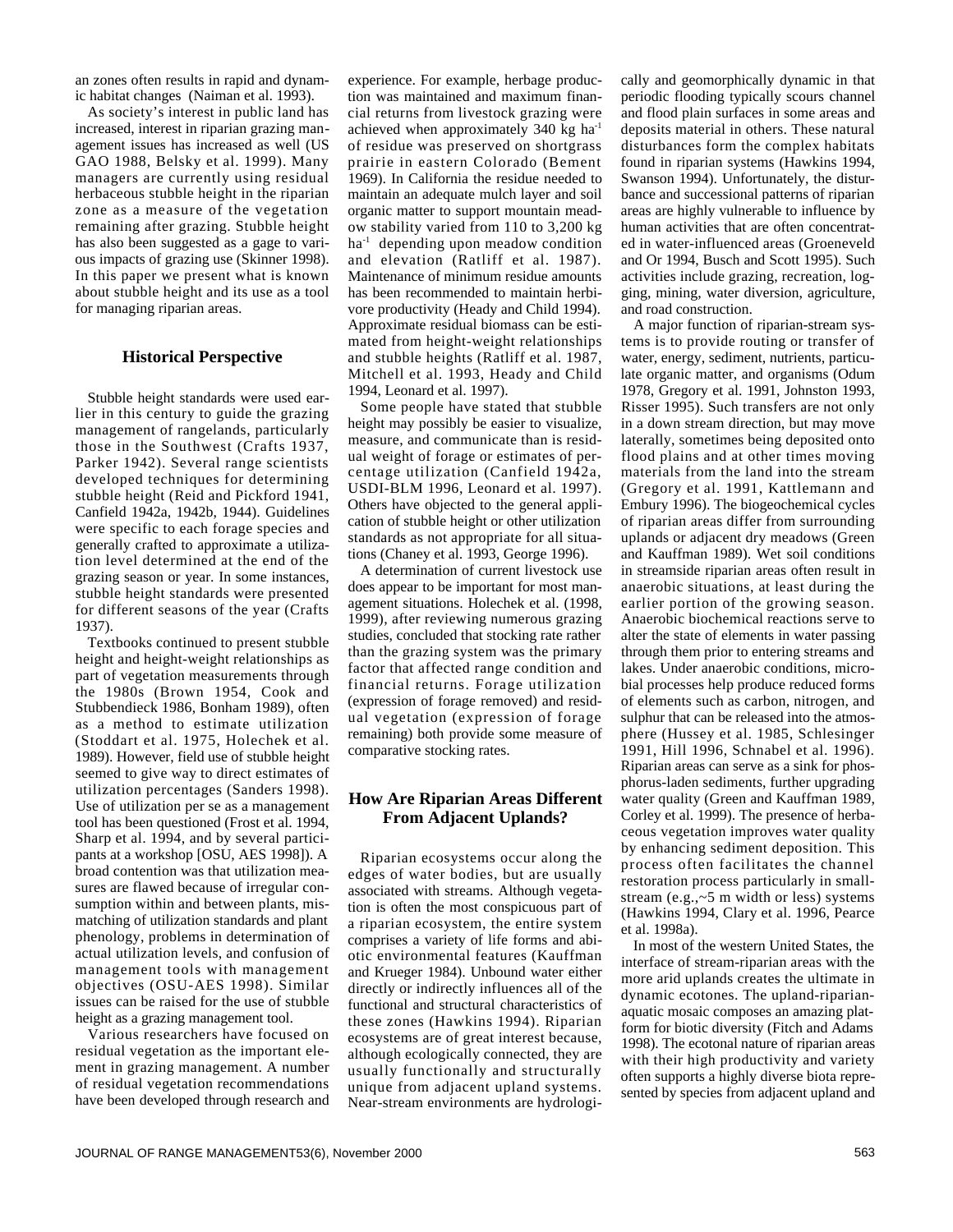aquatic environments, as well as species unique to the riparian area (Odum 1978, Thomas et al. 1979, Kauffman et al. 1985, Larson 1993, Logan 1997).

Cattle congregate on meadows and riparian areas. They favor riparian area forage and water availability, topography, and general lack of physical constraints to grazing as compared to the drier and often rougher characteristics of upland areas (Reid and Pickford 1946, Roath and Krueger 1982b, Pinchak et al. 1991). This leads to particular concern toward grazing impacts (Chaney et al. 1993, Belsky et al. 1999). Because of moving water's erosive energy, maintaining hydrophilic herbaceous and woody plants is extremely important in many riparian situations (Beschta and Platts 1986, Manning et al. 1989, Gregory et al. 1991, Dunaway et al. 1994). If heavily rooted hydrophilic plants such as Nebraska sedge (*Carex nebrascen sis* Dewey) and Baltic rush (*Juncus balti cus* Willd.) are replaced by species with less root biomass and root length, streambank instability and channel lateral expansion often occur. This can result in a lowering of the local flood plain water table (Winward 1994). An example of such a species is Kentucky bluegrass (Poa *pratensis* L.), which is widespread on riparian areas where cattle graze heavily and channels are dynamic (Skinner 1998). Its comparatively limited total root lengths provide less streambank protection than species such as Nebraska sedge and beaked sedge (Carex utriculata Booth, formerly *C. rostrata* Stokes) (Platts and Nelson 1989, Kleinfelder et al. 1992, Hansen et al. 1995). It should be noted, however, many non-meadow stream segments are stabilized by large substrate particles (Rosgen 1996) and are relatively insensitive to the effects of herbaceous composition or livestock use.

A strikingly important function of riparian areas is their contribution to the quality of stream fisheries habitat. Major concerns about the impacts of riparian grazing on fisheries habitats have been raised in recent decades (Armour et al. 1994). Stream channel profile, streambank stability, streamside vegetation, channel bottom embeddedness, stream sediments, and stream temperature are all critical fisheries habitat characteristics that can be directly or indirectly affected by livestock grazing practices (Meehan et al. 1977, Stuber 1985, Bjornn and Reiser 1991, Murphy and Meehan 1991).

Can forage stubble height be of more value as a management tool for riparian areas than on uplands? This may be so, because of the dynamic, multi-dimensional nature of riparian areas. On upland areas forage plant vigor, production, reproduction, and survival, together with soil loss, have been the primary range management concerns (Stoddart et al. 1975, Pieper 1994). Land managers must consider these plus many water-driven factors when managing riparian areas (Winward 1994). Forage stubble height can serve as a surrogate for a variety of management impacts (Skinner 1998). Some of the potential effects of leaving residual stubble height are direct, while others are indirect. Both of these kinds of effects are discussed.

## **Effects of Using Stubble Height as a Riparian Management Tool**

#### **Direct effects**

*Streambank protection and sediment entrapment*

The ability of vegetation, particularly herbaceous vegetation, to protect stream channels and waterways has been intensively studied since the mid 1900s. Engineers and agronomists worked together to determine the effects of species, stem length, stem density, stem stiffness, and channel characteristics on channel protection and flow resistance (Ree and Palmer 1949, Temple 1982, Masterman and Thorne 1992). In the northeastern United States, streambank vegetation appeared to change the roughness of the channel and shear strength of the substrate and to directly influence the shaping of channel dimensions. The channel form of small streams (peak flow of  $0.6$  to  $2.8 \text{ m}^3 \text{ sec}^{-1}$ ) was found to be greatly influenced by whether the streamside vegetation was trees or herbaceous sod. A narrowing of streams with sodded banks was particularly evident (Zimmerman et al. 1967).

Observations of riparian areas in the western United States have suggested that the type of sod is very important in determining streambank stability. For example, streambanks dominated by Kentucky bluegrass communities appeared to have substantially less stability than those dominated by sedge (*Carex* spp.) (Platts and Nelson 1989). The root length density of species such as Nebraska sedge may be over 10 times greater and root mass may be over 6 times greater than for a species such as Nevada bluegrass (*Poa nevadensis* Vasey) (Manning et al. 1989). The benefits of greater root length density and root mass in alluvial meadow streambanks include greater resistance to particle ero-

sion and greater resistance to compression and shear (Kleinfelder et al. 1992, Dunaway et al. 1994). Foliage and stem length is also an important factor in protecting streambanks. As streamside vegetation is immersed under rising streamflows and the foliage is laid over from the force of the flow, the longer vegetation length provides the greater protection to the substrate surface (Clary et al. 1996, Skinner 1998).

A key element for restoring degraded stream channels is entrapping and retaining of sediment on or below bank top (Clary et al. 1996). The possibility of forage plant stubble heights directly affecting the potential deposition and retention of sediments was examined in a hydraulics laboratory setting. The amount of sediment entrapped in the channel was a function of the flow and the vegetation blade length. Blades of Kentucky bluegrass of less than 8 cm appeared to enhance sediment deposition, while 20-cm blades retained a greater percentage of the initial sediment deposits (Abt et al. 1994). Alternatively, the more rigid but less dense vegetation entrapped less sediment (Thornton et al. 1997). Overall, these laboratory studies suggested that short-to-mid length (1–15, or possibly as much as 20 cm) flexible vegetation may be the most effective in supporting the bank building process within a single sedimentation event (Clary et al. 1996, Thornton et al. 1997). Limited experimental data suggest that longer stubble heights (20 to 30 cm) will be similarly effective under multiple sedimentation events (Clary et al. 1996). The presence of vegetation with 1.3 cm of stubble height or greater stabilized 200–700% more sediment than non-vegetated conditions in laboratory studies (Thornton et al. 1995).

Field tests of the impact of stubble height on sediment deposition and retention, subject to the variability and interactions of the real world, have not shown definitive results. A field test of sediment deposition during winter/spring flow events in 4 natural streams was investigated in Nevada. Four residual vegetation heights  $(0, 5, 10 \text{ cm and unclipped } [ \sim 30$ cm]) were tested. There were no differences the first year of the study, but in the second year the 5-cm height often captured significantly more sediment than the other treatments (Bell 1998). Another test of sediment deposition under natural flow was conducted in Wyoming. No significant difference was noted among effects of 0, 1, 8, and 15 cm stubble heights in the first 2 years of relatively low sediment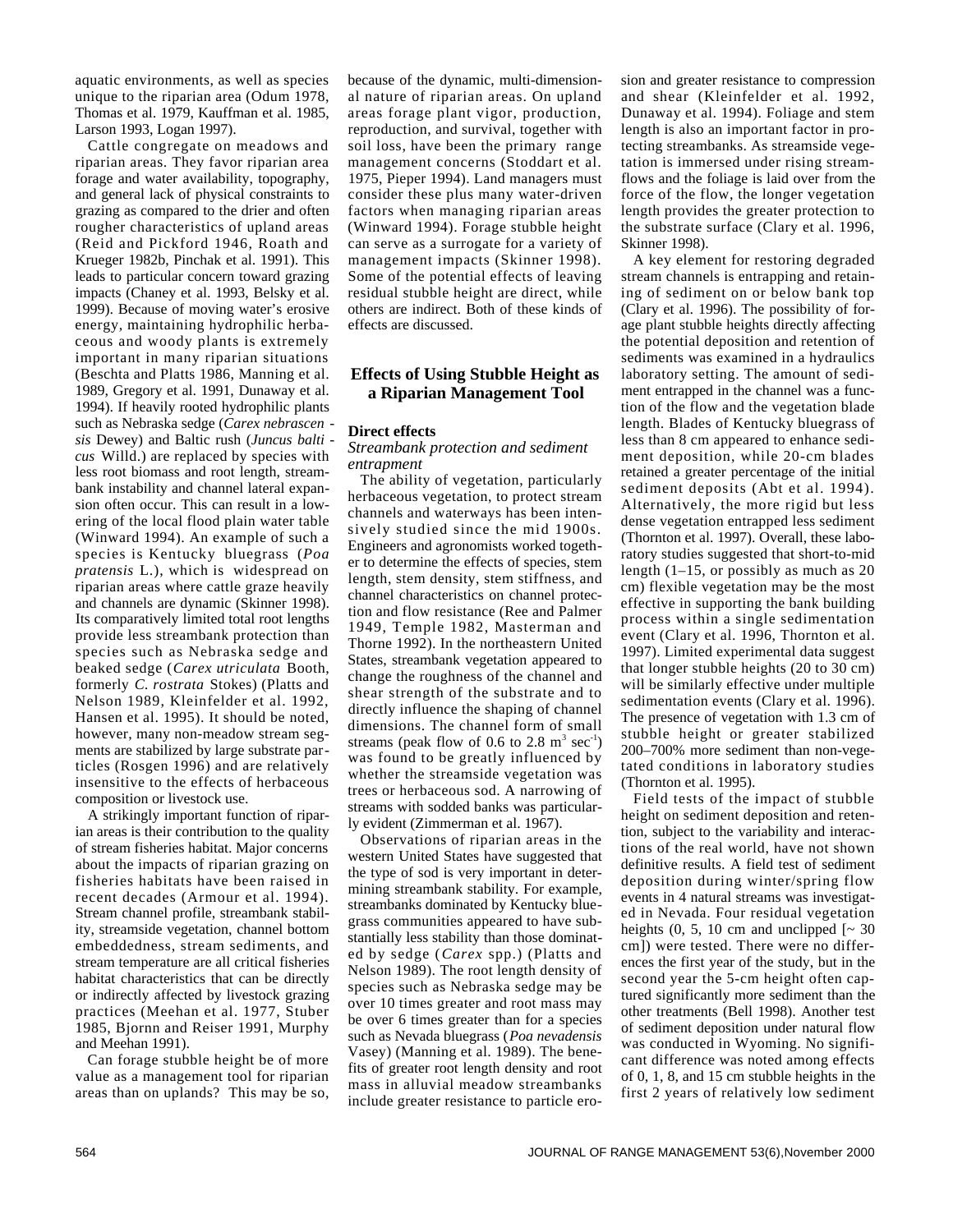deposition (Rumsey 1996 as cited in Skinner 1998). During following years of repeated and strong floods, the 8 and 15 cm stubble heights appeared to stabilize the greatest amount of sediment (Skinner 1998). Sediment deposition during overland flow was examined in Colorado and Wyoming using a rotating boom rainfall simulator in both the field and in the laboratory. No significant differences were found in runoff characteristics or sediment deposition related to stubble height under conditions of shallow, overland flow (Pearce et al. 1997; 1998a, 1998b; Frasier et al. 1998).

Although sufficient evidence is available to conclude that stubble height has some affect on sediment deposition and retention when the plants are inundated, a complex of factors influence sediment movement and deposition (Pearce et al. 1998b). Skinner (1998) suggested that grazing of vegetation may not be a significant consideration in sediment deposition compared to the effects of channel and streamflow attributes. Several examples of minimum initial vegetation impact are deposits on point bars and on floodplains. On point bars sediments are deposited to a substantial degree by helical flow of the stream meander. This does not require the presence of vegetation, but vegetation will stabilize the deposited material allowing the vertical development of the point bars (Morisawa 1968, Abt et al. 1994). Deposits on floodplains can also occur in the absence of vegetation as the spreading water slows and loses competence (Morisawa 1968). Again, the presence of vegetation is important for long-term stabilization of these deposits.

#### *Forage plant vigor and regrowth*

The effect of defoliation on growth and vigor of forage plants has been a focus of concern throughout the history of range management (Jameson 1963, Bedunah and Sosebee 1995), but little experimental knowledge has been developed on responses of riparian species to defoliation. Most available information is based on observation and professional experience (USDA-FS 1988, Hansen et al. 1995). Generally, it is assumed that riparian forage species can be grazed more intensively than upland species because of higher soil moisture and their surmised regrowth potential (Skinner 1998).

In the Spring Creek study in Wyoming, treatments of weekly to biweekly defoliations to 1, 8, and 15 cm for 4 years resulted in less biomass for clipped plants as compared with untreated controls,

#### **Table 1. Nebraska sedge stubble heights, Sheep Creek, Colo.**

|                                                              | Percent removal of current standing crop |              |             |
|--------------------------------------------------------------|------------------------------------------|--------------|-------------|
|                                                              | 30% (Light)                              | 60% (Medium) | 90% (Heavy) |
|                                                              |                                          | (cm)         |             |
| Spring~25 May<br>Shoot height-8 cm<br>Stubble height         | 3.8                                      | 2.0          | 0.5         |
| Early summer~27 June<br>Shoot height-20 cm<br>Stubble height | 7.0                                      | 4.5          | 1.8         |
| Late summer~5 August<br>Shoot height-25 cm<br>Stubble height | 10.0                                     | 6.5          | 2.8         |
| Fall~1 October<br>Shoot height-30 cm<br>Stubble height       | 15.0                                     | 9.0          | 3.5         |

although plants clipped at 1 cm produced more than did plants from the other 2 clipping treatments (Skinner 1998). In a study at Sheep Creek, Colo., Nebraska sedge was subjected to light, medium, and heavy defoliation during either spring, earlysummer, late-summer, or fall for 3 years. Additional treatments included medium defoliation during each of the aforementioned periods (i.e., continuous use treatment) and an untreated control (Table 1). Light and medium defoliations once each year for 3 years appeared to have had little effect on Nebraska sedge leaf lengths, however, heavy defoliation treatments resulted in reductions in leaf growth the following June. Reduction of stubble height to 2.8 cm in late summer was particularly detrimental to leaf growth (Lamman 1994).

A grazing simulation plot-study conducted in Idaho and Oregon included the components of defoliation, compaction (or trampling), and sometimes, nutrient return. The simulations suggested that creeping bentgrass (*Agrostis stolonifera* L.) communities would tolerate grazing to a 5-cm level. However, a reduction in the following year's growth was noted in higher elevation sedge-dominated communities when they were grazed to a 5-cm height in the spring, or to a 10-cm height in late summer (Clary 1995).

One reason for differences in the apparent sensitivity of riparian plants to grazing, noted above as compared to defoliation studies cited in the literature, was the consideration of livestock compaction or trampling effects. In the Idaho-Oregon study, the reduction in height growth and biomass production was more consistently related with compaction (or perhaps trampling) than with defoliation (Clary 1995). The simulation of grazing by defoliation alone

does not account for physical impacts to plants caused by the grazing animals (Skinner 1998). The compaction or trampling effect on plant growth may often be due to a direct impact on the plants themselves rather than soil compaction as such because bulk densities of riparian soils often recover quickly during the freezethaw cycles of winter (Wheeler 1998, Q.D. Skinner, personal communication).

Managers often depend upon substantial regrowth in riparian plants, such as when grazing is removed at least 1 month before frost (Myers 1989), to attain protective plant cover for the over-winter period. This response, however, is not consistent. For example, lower elevation sites that support disturbance species such as Kentucky bluegrass or creeping bentgrass (redtop) may respond with substantial regrowth following summer grazing (W. Clary, unpublished data). However, higher elevation sites, particularly those that support substantial amounts of sedges and rushes (*Juncus* spp.), may have less than 5% regrowth in total standing crop during August and September (Sheeter and Svejcar 1997), or only 2.5 to 5 cm in average additional height (W. Clary, unpublished data). Gillen et al. (1985) recorded no regrowth after July in the Blue Mountains of Oregon. Therefore, it is concluded that for some areas meaningful increases in stubble height following grazing can not be assumed, particularly at higher elevations.

#### **Indirect effects**

#### *Streambank trampling*

Grazing animals affect rangelands in many ways in addition to defoliating plants (Laycock and Harniss 1974, Skinner 1998). The general effects of soil compaction by large herbivores have been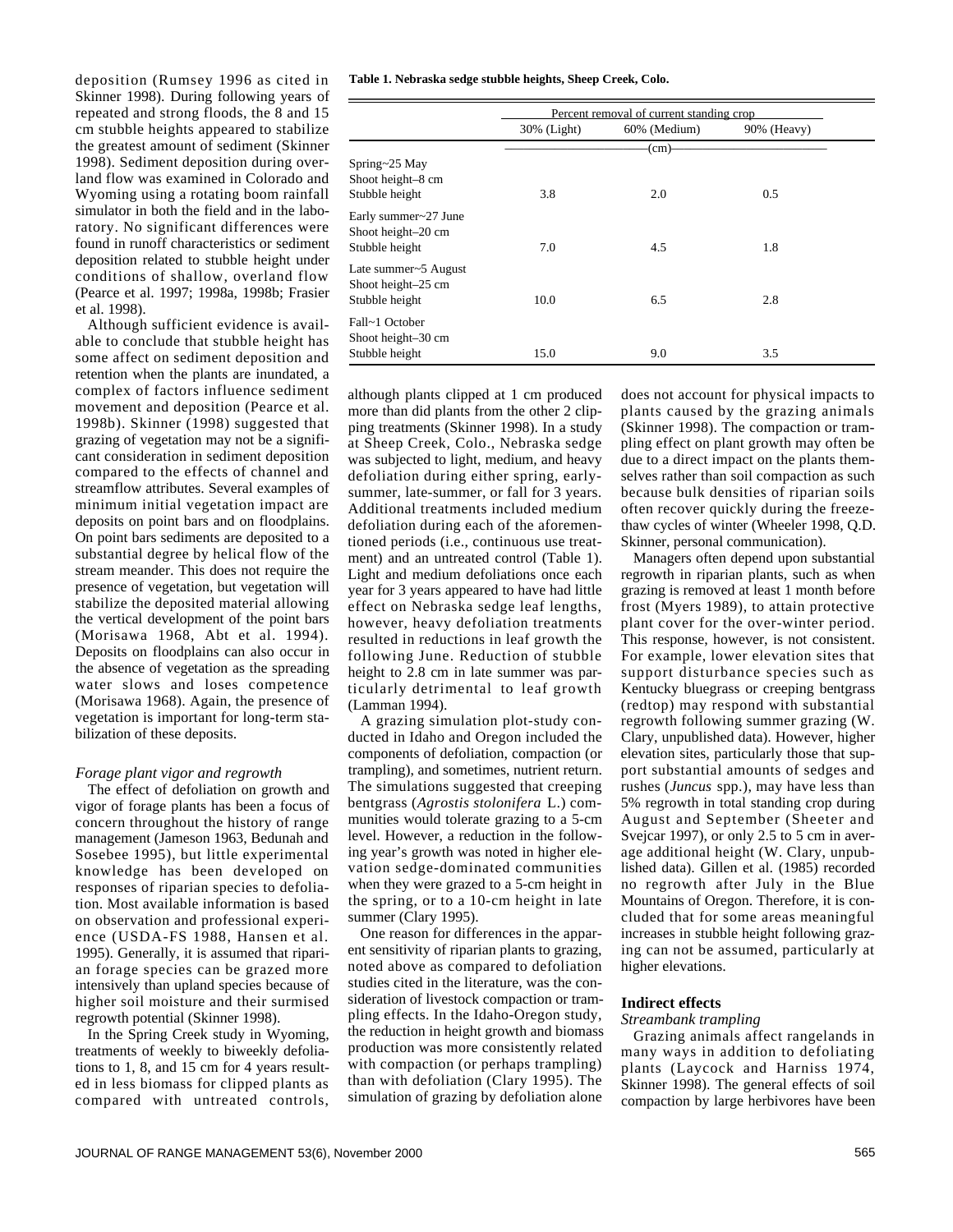known for years (Alderfer and Robinson 1949, Lull 1959). Observers experienced in stream and riparian ecology have long noted problems of physical breakdown of streambanks when substantial livestock use occurred (Platts 1991). Heavy use by cattle can destabilize and break down streambanks as vegetation is weakened and the physical forces of hoof impacts shear off bank segments (Marlow and Pogacnik 1985, Trimble and Mendel 1995), although little specific information is available on the rates of livestock occupancy that result in measurable damage. Buckhouse et al. (1981) reported no increase in streambank erosion with moderate levels of livestock grazing, and Marlow and Pogacnik (1985) found that limiting livestock grazing to periods when streambanks were relatively dry could greatly reduce physical damage. In Idaho maintaining stubble heights of 10 to 14 cm allowed streambank recovery, although at a slower rate than occurred under no grazing (Clary 1999). Simulated grazing procedures have illustrated that relatively continuous hoof action can severely break down streambanks, while more restricted use can result in minimal changes (Clary and Kinney 2000).

We are not aware of studies that document the relationship between texture of substrate material and effectiveness of stubble height as a riparian management tool. Experiences of various people suggest that use of stubble height as a primary management guide is limited if streambank composition is fine textured and moist during the grazing period, and if it is particularly vulnerable to hoof shear. In those cases, streambank disturbance may have to be monitored directly or grazing may have to be limited to periods when the streambanks are dry (Chaney et al. 1993, D. Dallas, C. Marlow, and S. Smith, personal communications).

The relative preference for plant communities will change during the grazing period because of changing levels of forage availability and quality among sites and community types (Korpela 1992). Although cattle are generally more attracted to moist riparian areas than to drier uplands, grazing in the early part of the growing season often results in livestock concentrating their use on the drier, and often more grass-dominated, portions of the meadow or surrounding landscape (Marlow and Pogacnik 1986, Kovalchik 1987, Korpela 1992, Clary and Booth 1993, Hall and Bryant 1995, Huber et al. 1995, Krueger 1996). Other things being equal for a grazed site, the taller stands

will be selected first because bite mass and instantaneous intake rates are higher in taller stands (Laca et al. 1994, Demment et al. 1995, Distel et al. 1995). Cattle intake and preferences can be affected when forage stubble heights are reduced to about 7–10 cm (Ungar et al. 1991, Hall and Bryant 1995). At that point, cattle often shift their grazing use to plant communities initially considered less desirable to maintain needed intake levels (Korpela 1992, Bailey et al. 1996). As forage supplies are consumed in the uplands and dry meadows, livestock will move to locations where supplies are greater (Stuth 1991). In some instances, palatability and digestibility or comfort concerns may temporarily override forage height and abundance issues (Hodgson and Wilkinson 1968, Kinney and Clary 1998), but eventually the animals will move to feeding stations where they can maintain needed intake rates (Bailey et al. 1996). Cattle will increase their use of hydrophilic vegetation near the stream edge as stubble heights on the adjacent dry meadows become short and intake is reduced. However, there will be less impetus for the animals to shift to wet streamside areas if adequate feed intake can be maintained on drier locations.

Phenology is an important factor in distribution of grazing between riparian and upland areas. When forage matures and digestibility decreases, forage intake declines even though adequate forage is available (Redmon et al. 1995). Differential plant drying and maturation between riparian and adjacent areas can result in cattle shifting feeding stations to riparian areas, although there still could be adequate forage available on adjacent drier areas (Hall and Bryant 1995). Thus, appropriate upland stubble heights, as a guide to management, can potentially vary throughout the season because as upland forages mature greater stubble heights and stand biomass may be necessary to retain livestock grazing activity.

Livestock movement rates increase as the animals attempt to maintain forage intake as stand heights decrease and, therefore, bite weight and the intake rate decrease (Johnstone-Wallace and Kennedy 1944, Wright et al. 1990, Demment et al. 1995, Bailey et al. 1996). This increased movement and trailing can result in substantially more compaction and trampling damage to streambanks (USDA-FS and USDI-BLM 1993). Skinner (1998) suggested that plant stubble heights of both wet streamside areas and adjacent dry meadow or terrace areas could be used to

gage when livestock activity along streambanks may increase to a point where bank breakdown might occur more frequently. No specific guidelines were suggested.

## *Browsing of riparian shrubs*

Ungulate grazing strategies for riparian areas can be successful if they integrate animal behavior, forage palatability, plant physiology, plant community responses, hydrology, and physical site characteristics (Krueger 1996). As part of this complex consideration, experienced observers have suggested that substantial grazing of willows (*Salix* spp.) and other important riparian shrubs usually does not occur if a sufficient herbaceous forage supply is present, particularly if the forage is lush and palatable (Roath and Krueger 1982a, Kauffman et al. 1983, Mosley et al. 1997). Conversely, when herbaceous forage is in short supply or has matured, increases in willow consumption by cattle are expected (Hall and Bryant 1995, Skinner 1998). Hall and Bryant (1995) estimated that little use of riparian shrubs will occur if at least 7.6 cm of herbaceous stubble height remains. Observations by Kovalchik and Elmore (1992) suggest that mid to late season shrub use would begin at about 10 to 15 cm of forage stubble height, and browsing would continue to increase until cattle would browse all the willows they could reach when herbaceous stubble heights were reduced to less than 5 cm in height. It is unclear, however, how stubble height interacts with forage preference when the forage species are highly preferred, but of low stature. Anecdotal accounts vary on this issue.

A study specifically directed toward answering the question of the effect of residual forage on grazing use of willows was conducted in Colorado. The effects of season of use and that of residual forage stubble height on the proportion of willows in steer diets were separated through the use of a series of grazing paddocks. Results showed that some willow was consumed throughout the grazing season, but large increases in consumption occurred during the fall grazing period and anytime herbaceous stubble heights were short (Pelster 1998). Generally, willow consumption increased as forage stubble heights decreased to 15 cm in spring and early summer, while about 20 cm of stubble was needed to reduce willow consumption in late summer and fall. These findings, from a productive site  $(\sim 3200 \text{ kg ha}^{-1})$  of herbage) dominated by water sedge (*Carex aquatilis* Wahl.) and beaked sedge, indicated a greater stubble height (i.e., more conserva-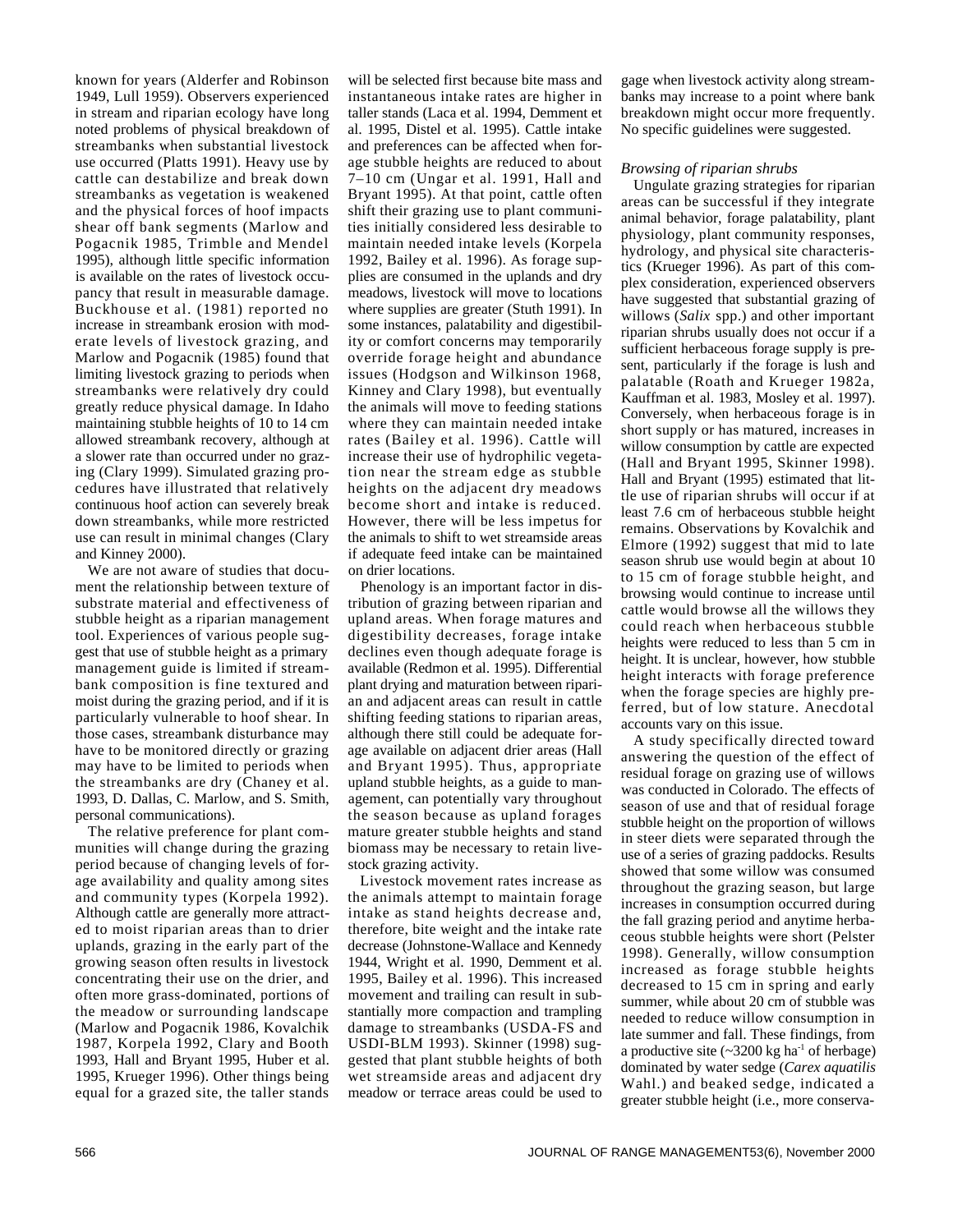tive management) might be required to adequately protect the willow community than was previously realized, at least in willow/tall sedge communities (Fig. 1).

#### *Livestock gains*

High daily gain is the keystone of effective livestock production. Maintenance of high rates of forage intake is necessary to accomplish this objective. Various factors affect rates of intake. The intake rate of foraging livestock is greatest in areas of abundant, palatable forage (Stuth 1991, Bailey et al. 1996). When the quantity of forage available is adequate, intake may be regulated by forage digestibility (Hodgson and Wilkinson 1968, Huston and Pinchak 1991, Redmon et al. 1995). Otherwise, the total mass of forage available directly affects intake rates (Johnstone-Wallace and Kennedy 1944, Handl and Rittenhouse 1972, Hobbs et al. 1996). Numerous studies have shown that bite depth, bite volume, intake rate , and total intake are related to the height of the forage stand (i.e., stubble height) (Allden and Whittaker 1970, Chacon and Stobbs 1976, Burlison et al. 1991, Laca et al. 1992, Laca et al. 1994). When the forage supply is largely consumed, bite size decreases and there is a markedly lower intake of herbage as compared to when stand heights are greater.

Stubble heights of 10 cm or less are often related to significant depressions in forage intake by cattle (Ungar et al. 1991). Cattle are bulk roughage grazers that use a tongue sweep to aid in forage ingestion (Huston and Pinchak 1991). The effective ness of the tongue sweep is greatly reduced when forage heights are short, which contributes to reduction in bite volume (Ungar et al. 1991, Hall and Bryant 1995). Cattle may be reluctant to graze forage stands of only 4 cm in height (Ungar et al. 1991). For example, if 50% of the biomass of tufted hairgrass (*Deschampsia cespitosa* (L.) Beauv.) is removed, only about 4 cm of stubble height will remain (Kinney and Clary 1994), well below the optimum foraging lengths. Thus, even though tufted hairgrass is a preferred forage species (Clary and Booth 1993), a switch to other taller community-types may occur quickly if animals are to maintain dietary intake.

#### *Measurement and communication*

Sampling of stubble height can be relatively simple compared with many other vegetation measurements, or somewhat difficult depending on stand characteristics. Upland bunchgrass stands often are grazed



**Fig. 1. Proportion of willow biomass in steer diets at different residual forage stubble heights. Data presented are average values for all stubble height levels from spring through fall, Sheep Creek, Colo. (after Pelster 1998).** 

irregularly, which makes interpretation of stubble height a problem (McKinney 1997). Alternatively, in more uniform or sod-like stands, grazing animals tend to remove the forage by horizons or levels (Laca et al. 1994). Sod-like stands of comparatively consistent plant composition often occur in riparian meadows within uniform soil moisture strata. This characteristic allows stubble height to be a more easily sampled variable on riparian areas than on many other rangelands.

Average riparian stubble height is typically determined by transects along the streamside area (K. Crane, personal communication). However, stubble height distributions in riparian areas, even though more uniform than on many upland sites, are often skewed with a portion of tall heights causing the average stubble height to be greater than other measures of central tendency (Gibb and Ridout 1988, D. Blackstun personal communication). The Bureau of Land Management has prepared a photographic guide to aid managers in rapidly judging median stubble heights (USDI-BLM 1999). Another rapid sampling approach for stubble height uses sequential sampling of plots recorded as meeting or not meeting a stubble height standard. This method has the advantages of avoiding the skewness issue, being rapid, and providing statistically defendable answers (Turner and Clary 2001).

The comparative ease of sampling stubble height aids in the manager-user communication process. Easily understood and communicated management goals are necessary, particularly when public lands are involved. While vegetation successional stage and trend are generally the appropriate long-term management goals, shortterm objectives or guidelines are also necessary to help attain the long-term goals (Leonard et al. 1997). Forage utilization has been long used as a short-term objective, but determining what is missing, as a result of grazing, often is difficult. Herbaceous stubble height is easier to document and communicate than is utilization; that is, it is easier to measure what is still there than to estimate what has been removed and explain it to a varied audience (Leonard et al. 1997, Sanders 1998, Skinner 1998). Residual stubble height serves as an approximate visual guide for a variety of potential grazing impacts and therefore, can be used by the manager to make decisions on livestock use and movement (Hall and Bryant 1995, Skinner 1998).

## **Overall riparian system response to control of stubble height**

Well documented evaluations of riparian area responses to control of streamside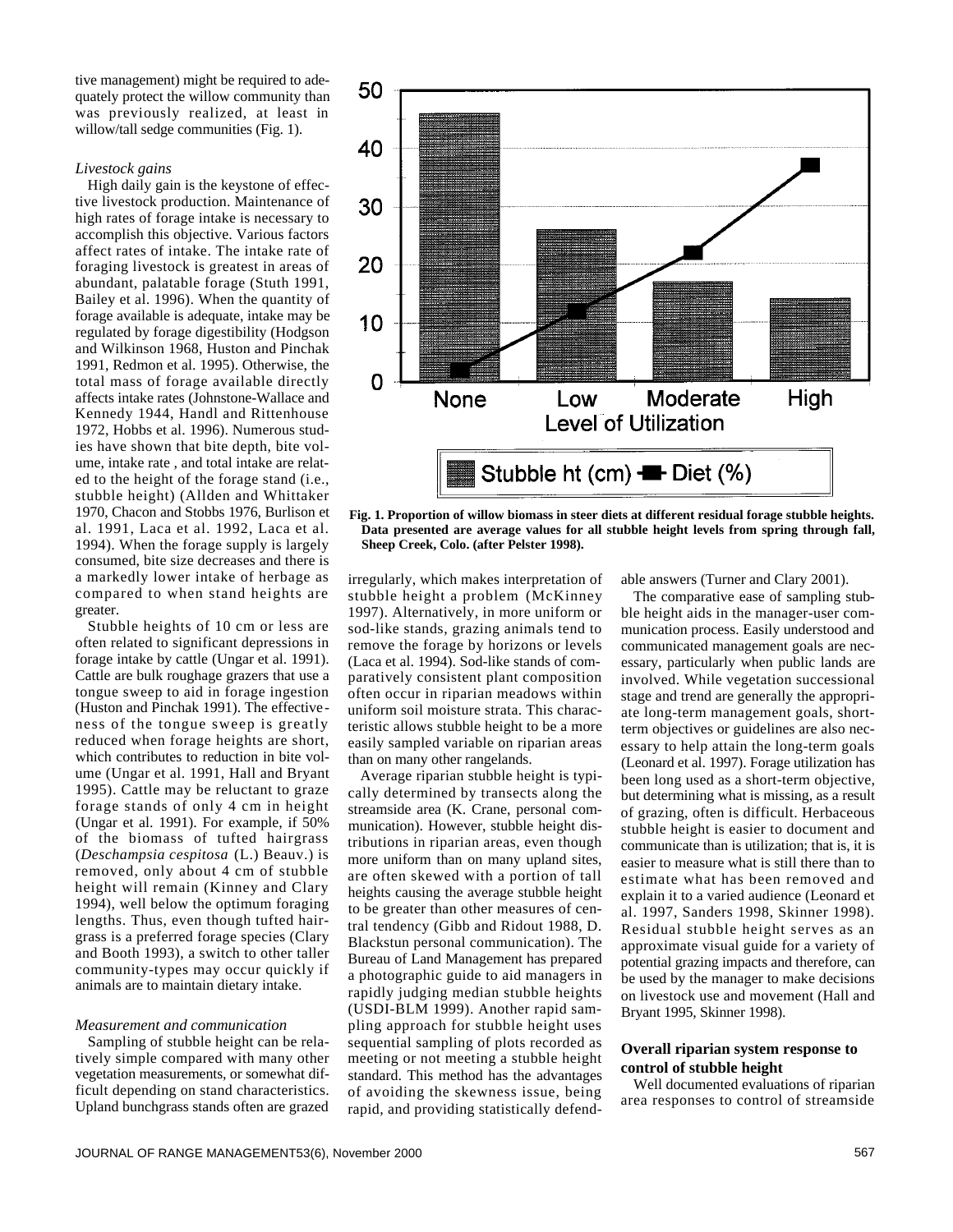stubble height are limited. One evaluation of a grazing allotment in Montana compared streambank alteration, stubble height, and woody plant and forage utilization as predictors of stream channel cross-section modification. All variables examined had relatively low correlations with stream channel changes, although stubble height and percentage change in stubble height appeared to be the most useful measures (Rhodes et al. 1996).

A study that evaluated use of stubble height criteria was conducted in a central Idaho mountain meadow that had historically experienced heavy cattle grazing during the growing season. Three treatments were applied in the last half of June: no grazing; light grazing (20–25% utilization); and moderate grazing (35–50% utilization) during the 10 year study. Stream width and depth, streambank stability, channel bottom embeddedness, willow cover and height, plant species richness by growth form, plant community-type, and plant and litter cover were among the variables measured. Virtually all streamside variables changed from initial conditions toward conditions more beneficial for salmonid fisheries habitat when pastures were not grazed or when pastures were grazed to a 14 cm streamside stubble height. A lesser number of variables improved when pastures were grazed to a 10 cm streamside graminoid stubble height (Clary 1999). Although this study did not include a stubble height treatment (and associated grazing intensity) that would be too severe for any riparian recovery, we consider that it has provided evidence for defining a critical forage stubble height for the mountain meadow situation studied. Notwithstanding that most measured variables under the 10 cm stubble height treatment responded positively during the 10 year study, several important variables did not recover or recovered very slowly from initial conditions (Clary 1999 and unpublished data). Such a reaction did not occur under the 14 cm stubble height treatment. This suggests that the 10 cm stubble height treatment in this ecosystem approached a degree of grazing stress that could have resulted in a failure of the riparian area to recover.

## **Research Needs**

All is not known about the application of stubble height criteria to the management of riparian grazing. In fact, relatively little direct investigation has been conducted. Additional research is needed to increase the scientific basis for the use of stubble height as a tool to manage riparian areas. Work is particularly needed in the following areas:

*\*The determination of where a stubble height guideline is efficient and effective, and where it is not appropriate.* For example, the authors' experience suggest that, for smaller mountain meadow streams that widen under grazing stress, use of stubble height to guide management appears to be very effective. Best Management Practice guidelines developed under the Idaho Agricultural Pollution Abatement Plan (IDEQ-ISCC 1993) suggest that stubble height criteria should be used where streambank stability is dependent upon herbaceous plants. Alternatively, woody plant utilization or streambank disturbance should be used as a management guide in situations where streambank stability is controlled by substrate or the stream is deeply incised.

*\*Determination of proper stubble heights in high elevation or other sites where species composition and growing conditions result in relatively low statured forage plants.* Even though grazing to a short stubble height in these situations can be acceptable from a plant physiology standpoint, other issues as forage intake, animal movement, and woody plant browsing would still be potential concerns.

*\*Evaluation of the relative preference of herbaceous vegetation and willows in dif ferent seasons under different combina tions of herbaceous and woody species, and at different forage stubble heights.* The only quantitative study to date has been in a high elevation, tall sedge community in Colorado.

*\*Documentation of the direct impacts of livestock on streambanks of different stream types, parent materials, moisture conditions, and livestock occupancy levels as guided by stubble height.*

*\*Increased understanding of channel evolution and how recovery processes affect the local flood plain watertable and the greenline* (Winward 2000) *vegetation in relation to different grazing intensities and residual stubble heights.*

## **Conclusions and Management Implications**

The use of stubble height as a grazing management guide is not new and its use has been questioned in some situations. However, as we understand more about the complexities and interactions within riparian areas we realize why this variable has meaningful application there.

Although the direct benefits of maintaining minimum stubble heights may be limited to such items as sustaining forage plant vigor and the stabilization of streambank-building sediments, numerous indirect benefits occur as well. Many of these benefits are related to the physical manner in which cattle graze. When stubble heights are reduced to 7–10 cm, cattle forage intake declines because the tongue sweep becomes ineffective and foraging efforts become less efficient. If stubble heights are maintained at lengths compatible with high forage intake (generally 10 cm or more), substantially less browsing of willows and other riparian shrubs should occur, although about a 20 cm stubble height was required to lessen late summer consumption of willows in a Colorado tall sedge community. The taller the remaining forage heights, the less time cattle have spent grazing on the site. In addition, there is less chance of excessive trailing as livestock search for improved forage supplies to maintain forage intake. Using stubble height to monitor foraging behavior and physical impacts may even be more important than maintaining stubble heights that support plant vigor and sediment deposition (Skinner 1998).

Monitoring of stubble on adjacent drier meadows or uplands (using separate criteria for dry areas) is also important in riparian management. Cattle usually prefer the drier portions of mountain meadows in the spring or early summer because of the avoidance of wetter soils and the preference for the normally more grassy plant composition. As grazing reduces forage stature and the mechanics of cattle foraging change intake rates, the foraging animals will move to areas where taller forage is available; often streamside riparian areas.

One of the most obvious benefits for the use of stubble height as a management guide is the communication factor. As compared to forage utilization (which is a measure of what has been removed), stubble height is easier for people to visualize. This alone makes stubble height a worthwhile measure to use on many riparian grazing areas.

Based on numerous observations by experienced professionals (e.g., A. Winward, E. Cowley, F. Reed, and T. Ratcliff, personal communications) and limited research, we conclude that a streamside stubble height of approximately 10 cm (Fig. 2) may be near optimal in many, but not all, situations when considering a number of riparian issues—such as maintaining forage vigor, entrapping and stabilizing sediment under inundated flow,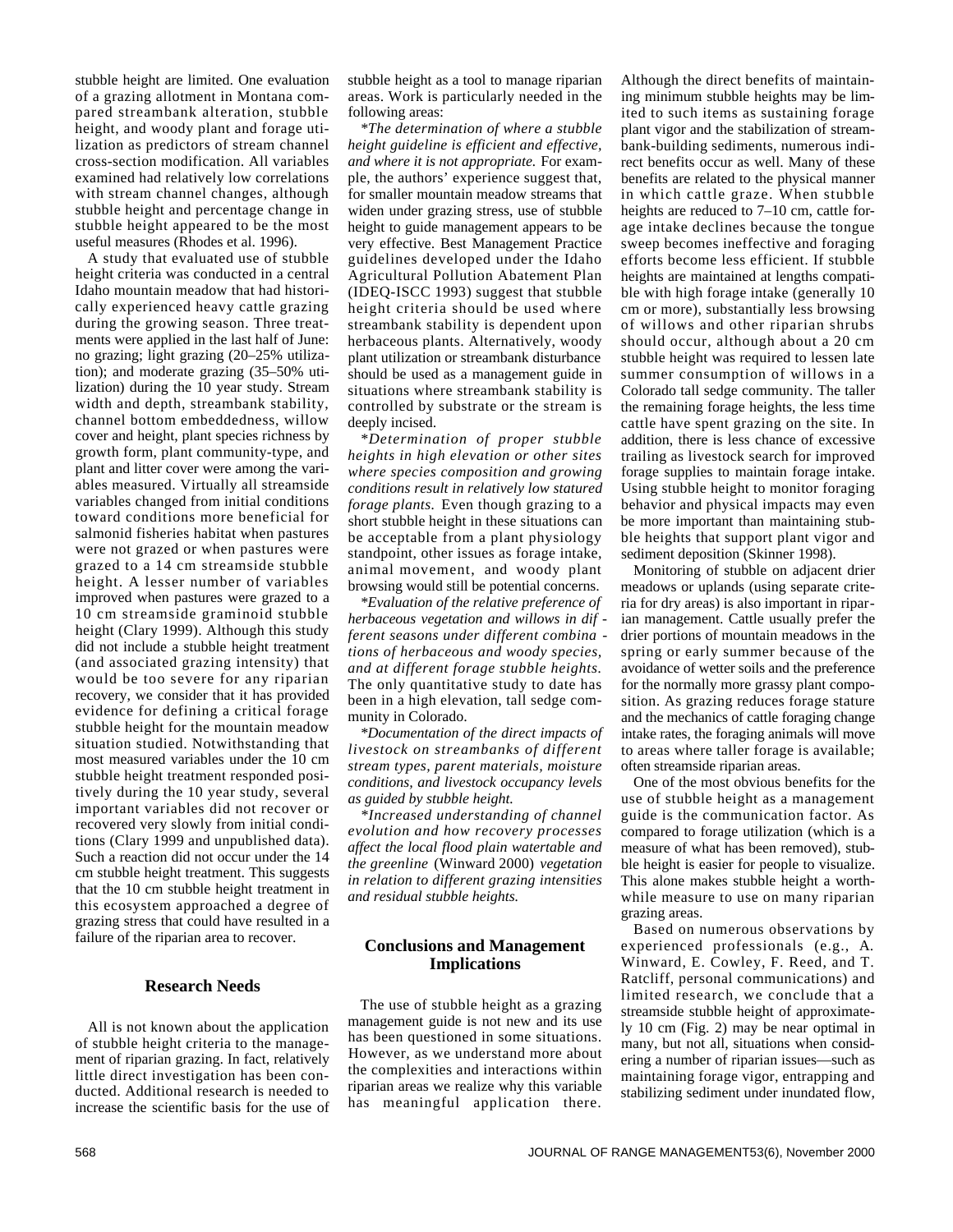

**Fig. 2. The suggested stubble height is similar to the width of one's hand. a. About right, b. Too short, c. Gone.**

trampling of streambanks, sustaining forage intake and cattle gains, and diversion of willow browsing—taken as a whole. We recognize that any given height can be satisfactory for some processes and less so for others. Therefore, no single height will likely be optimal for all riparian processes. It appears, however, that the 10 cm height may be the best compromise in many situations.

We anticipate that this criterion will be

most meaningful when applied to sites near the stream edge, that is, areas that can be described as streamside, or near-stream areas of hydrophilic or potentially hydrophilic vegetation. Such areas are the most dynamic and sensitive because of their interaction with moving water, and because moist site woody vegetation is often present. We also anticipate that residual vegetation criteria will be most effective in protecting "small stream" systems, ones in the approximate range of perhaps a few centimeters to about 5 m in width occurring in meadow settings. Such settings are often associated with C, D, and E stream types (Rosgen 1996). This is roughly equivalent to the Best Management Practice component in Idaho wherein a minimum stubble height is required along the greenline (Winward 2000) at the end of the growing and grazing season if streambank stability is dependent upon herbaceous vegetation. If the streambank stability is controlled by substrate or the channel is incised, other grazing guidelines will be used (IDEQ-ISCC 1993).

The suggestion of a specific streamside stubble height is for the purpose of a *start ing point* when initiating improved riparian management, one that can be changed as monitoring indicates. In some situations, 7 cm or even less stubble height may provide for adequate riparian ecosystem function, while under other conditions 15–20 cm of stubble height may be required to reduce willow browsing or to limit animal impact on vulnerable streambanks. Sometimes direct monitoring of browsing or streambank breakdown will be necessary to adequately protect sensitive areas (Bengeyfield and Svoboda 1998). The 10 cm criteron is not suggested for specific application on dry meadows or other similar sites.

## **Epilogue**

No single management approach is best for all situations, nor perhaps is even required for a given situation (Clary and Webster 1989, Ehrhart and Hansen 1997, Larsen et al. 1998). Likewise, no management tool serves all purposes. Stubble height of riparian forages can serve as a direct and indirect (surrogate) guide for gaging *current* grazing impacts. However, this short-term management guide does not fill the role of a long-term management objective. That role is filled by such concepts as Potential Natural Community, Desired Future Condition, or Properly Functioning Condition (Winward 1989, Prichard et al. 1993, Kaufmann et al. 1994). A manager should have a clear picture of the desired ecological structure and function before setting a specific height standard. As ecological succession progresses, the stubble heights that yield the desired results could also change (W. Krueger and Q. Skinner, personal communications).

Short-term management guides are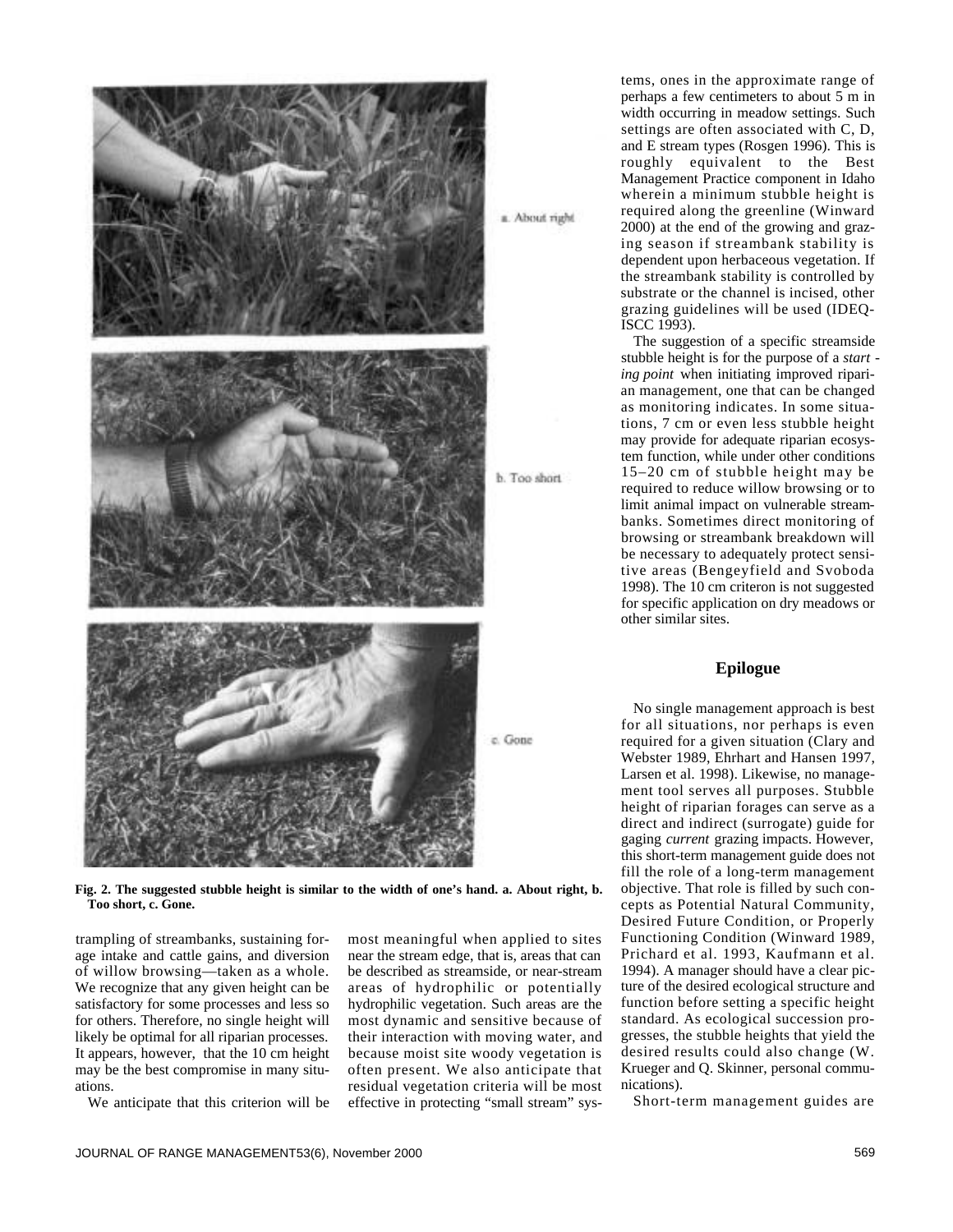methods to help the manager attain longterm objectives, but don't represent longterm objectives. Nor do stubble height criteria represent a "management system." The grazing management system selected and applied by the manager should meet both short- and long-term objectives. Remember, a management system or guide is applied to help achieve a goal or objective; the management system or guide is not the objective.

## **Literature Cited**

- **Abt, S.R., W.P. Clary, and C.I. Thornton. 1994.** Sediment deposition and entrapment in vegetated streambeds. J. Irrig. Drain. Eng. 120:1098–1111.
- **Alderfer, R.B. and R.R. Robinson. 1949.** Runoff from pastures in relation to grazing intensity and soil compaction. J. Amer. Soc. Agron. 39:948–958.
- **Allden, W.G. and I.A. McD. Whittaker. 1970.** The determinants of herbage intake by grazing sheep: the interrelationship of factors influencing herbage intake and availability. Aust. J. Agr. Res. 21:755–766.
- **Armour, C., D. Duff, and W. Elmore. 1994.** The effects of livestock grazing on western riparian and stream ecosystem. Fisheries 19:9–12.
- **Bailey, D.W., J.E. Gross, E.A. Laca, L.R. Rittenhouse, M.B. Coughenour, D.M.** Swift, and P.L. Sims. 1996. Mechanisms that result in large herbivore grazing distribution patterns. J. Range Manage. 49:386–400.
- **Bedunah, D.J. and R.E. Sosebee (eds.). 1995.** Wildland plants: physiological ecology and developmental morphology. Soc. Range Manage., Denver, Colo.
- **Bell, T.A. 1998.** Sediment trapping by riparian vegetation of varying heights for gully restoration. M.S. Thesis, Univ. of Nevada. Reno, Nev.
- **Belsky, A.J., A. Matzke, and S. Uselman. 1999.** Survey of livestock influences on stream and riparian ecosystems in the western United States. J. Soil and Water Cons. 54:419–431.
- **Bement, R.E. 1969.** A stocking-rate guide for beef production on blue-grama range. J. Range Manage. 22:83–86.
- **Bengeyfield, P. and D. Svoboda. 1998.** Determining allowable use levels for livestock movement in riparian areas, p. 243–257. *In:* D.F. Potts (ed.), Proc. AWRA Speciality Conference: Rangeland management and water resources. Amer. Water Resour. Assoc. Herndon, Virg.
- **Beschta, R.L. and W.S. Platts. 1986.** Morphological features of small streams: significance and function. Water Resourc. Bull. 22:369–379.
- **Bjornn, T.C. and D.W. Reiser. 1991.** Habitat requirements of salmonids in streams, p. 83–138. *In:* W.R. Meehan (ed.), Influences of forest and rangeland management on salmonid fishes and their habitats. Amer. Fish. Soc. Spec. Pub. 19. Bethesda, Md.
- **Bonham, C.D. 1989.** Measurements for terrestrial vegetation. John Wiley and Sons, New York, N.Y.
- **Brown, D. 1954.** Methods of surveying and measuring vegetation. Commonwealth Bur. of Pastures and Field Crops. Bull. 42. Commonwealth Agr. Bur., Farnham Royal, Bucks, England.
- **Buckhouse, J.C., J.M. Skovlin, and R.W. Knight. 1981.** Streambank erosion and ungulate grazing relationships. J. Range Manage. 34:339–340.
- **Burlison, A.J., J. Hodgson, and A.W. Illius. 1991.** Sward canopy structure and the bite dimensions and bite weight of grazing sheep. Grass and Forage Sci. 46:29–38.
- **Busch, D.E. and M.L. Scott. 1995.** Western riparian ecosystems, p. 286–290. *In:* Our living resources: a report to the nation on the distribution, abundance, and health of U.S. plants, animals, and ecosystems. USDI Nat. Biol. Sur. Washington, D.C.
- **Canfield, R.H. 1942a.** A short–cut method for estimating grazing use. USDA For. Serv. Southwest. For. and Range Exp. Sta. Res. Note 99. Tucson, Ariz.
- **Canfield, R.H. 1942b.** Sampling ranges by the line interception method: plant cover-composition-density-degree of forage use. USDA For. Serv. Southwest. For. and Range Exp. Sta. Res. Rep. 4. Tucson, Ariz.
- **Canfield, R.H. 1944.** Measurement of grazing use by the line interception method. J. For. 42:192–194.
- **Chacon, E. and T.H. Stobbs. 1976.** Influence of progressive defoliation of a grass sward on the eating behavior of cattle. Aust. J. Agric. Res. 27:709–727.
- **Chaney, E., W. Elmore, and W.S. Platts. 1993.** Managing change: livestock grazing on western riparian areas. Report prepared for the Environ. Protection Agency. Northw.Resour. Infor. Center. Eagle, Ida.
- **Clary, W.P. 1995.** Vegetation and soil responses to grazing simulation on riparian meadows. J. Range Manage. 48:18–25.
- **Clary, W.P. 1999.** Stream channel and vegetation responses to late spring cattle grazing. J. Range Manage. 52:218–227.
- **Clary, W.P. and G.D. Booth. 1993.** Early season utilization of mountain meadow riparian pastures. J. Range Manage. 46:493–497.
- **Clary, W.P. and J.W. Kinney. 2000.** Streambank response to simulated grazing. p. 292-295. In: P.F. Ffolliott, M.B. Baker, Jr., C.B. Edminister, M.C. Dillon, and (K.L. Mora (tech. coords), Land Stewardship in the  $21<sup>st</sup>$  century: the contributions of watershed management. USDA For. Serv. Proc. RMRS-P-13.
- **Clary, W.P., C.I. Thornton, and S.R. Abt. 1996.** Riparian stubble height and recovery of degraded streambanks. Rangelands 18:137–140.
- **Clary, W.P. and B.F. Webster. 1989.** Managing grazing of riparian areas in the Intermountain Region. USDA For. Serv. Gen. Tech. Rep. INT–263.
- **Cook, C.W. and J. Stubbendieck (eds.). 1986.** Range research: basic problems and techniques. Soc. Range Manage., Denver, Colo.
- **Corley, C.J., G.W. Frasier, M.J. Trlica, F.M. Smith, and E.M. Taylor, Jr. 1999.** Nitrogen and phosphorus in runoff from 2 montane riparian communities. J. Range Manage. 52:600–605.
- **Crafts, E.C. 1937.** Proper utilization of bunchgrass range. USDA For. Serv. Southw. For. and Range Exp. Sta. Res. Note 12. Tucson, Ariz.
- **Demment, M.W., J.–L. Peyraud, and E.A. Laca. 1995.** Herbage intake at grazing: a modeling approach, p. 121–141. *In:* M. Journet, E. Grenet, M.–H. Farce, M. Theriez, and C. Demarquilly (eds.), Recent developments in the nutrition of herbivores. Proc. IVth Int. symposium on the nutrition of herbivores. INRA Editions, Paris.
- **Distel, R.A., E.A. Laca, T.C. Griggs, and M.W. Demment. 1995.** Patch selection by cattle: maximization of intake rate in horizontally heterogeneous pastures. Appl. Anim. Behaviour Sci. 45:11–21.
- **Dunaway, D. S.R. Swanson, J. Wendel, and W. Clary. 1994.** The effect of herbaceous plant communities and soil textures on particle erosion of alluvial streambanks. Geomorphology 9:47–56.
- **Ehrhart, R.C. and P.L. Hansen. 1997.** Effective cattle management in riparian zones: a field survey and literature review. USDI Bur. Land Manage. Mont. BLM Riparian Tech. Bull. 3. Missoula, Mont.
- **Fitch, L. and B.W. Adams. 1998.** Can cows and fish co–exist? Can. J. Plant Sci. 78:191–198.
- **Frasier, G.W., M.J. Trlica, W.C. Leininger, R.A. Pearce, and A. Fernald. 1998.** Runoff from simulated rainfall in 2 montane riparian communities. J. Range Manage. 51:315–322.
- **Frost, W.E., E.L. Smith, and P.R. Ogden. 1994.** Utilization guidelines. Rangelands 16:256–259.
- **George, M. 1996.** Management practices to change livestock behavior in grazed watersheds, p. 37–46. *In:* M.R. George (tech. coord.), Livestock management in grazed watersheds: a review of practices that protect water quality. UCD Animal Agricultural Research Center, Pub. 3381. Oakland, Calif.
- **Gibb, M.J. and M.S. Ridout. 1988.** Application of double normal frequency distributions fitted to measurements of sward height. Grass and Forage Sci. 43:131–136.
- **Gillen, R.L., W.C. Krueger, and R.F. Miller. 1985.** Cattle use of riparian meadows in the Blue Mountains of northeastern Oregon. J. Range Manage. 38:205–209.
- **Green, D.M. and J.B. Kauffman. 1989.** Nutrient cycling at the land–water interface: the importance of the riparian zone, p. 61–68. *In:* R. E. Gresswell, B.A. Barton, and J.L. Kershner (eds.), Practical approaches to riparian resource management: an educational workshop. USDI Bur. Land Manage. Billings, Mont.
- **Gregory, S.V., F.J. Swanson, W.A. McKee, and K.W. Cummins. 1991.** An ecosystem perspective of riparian zones. BioScience 41:540–551.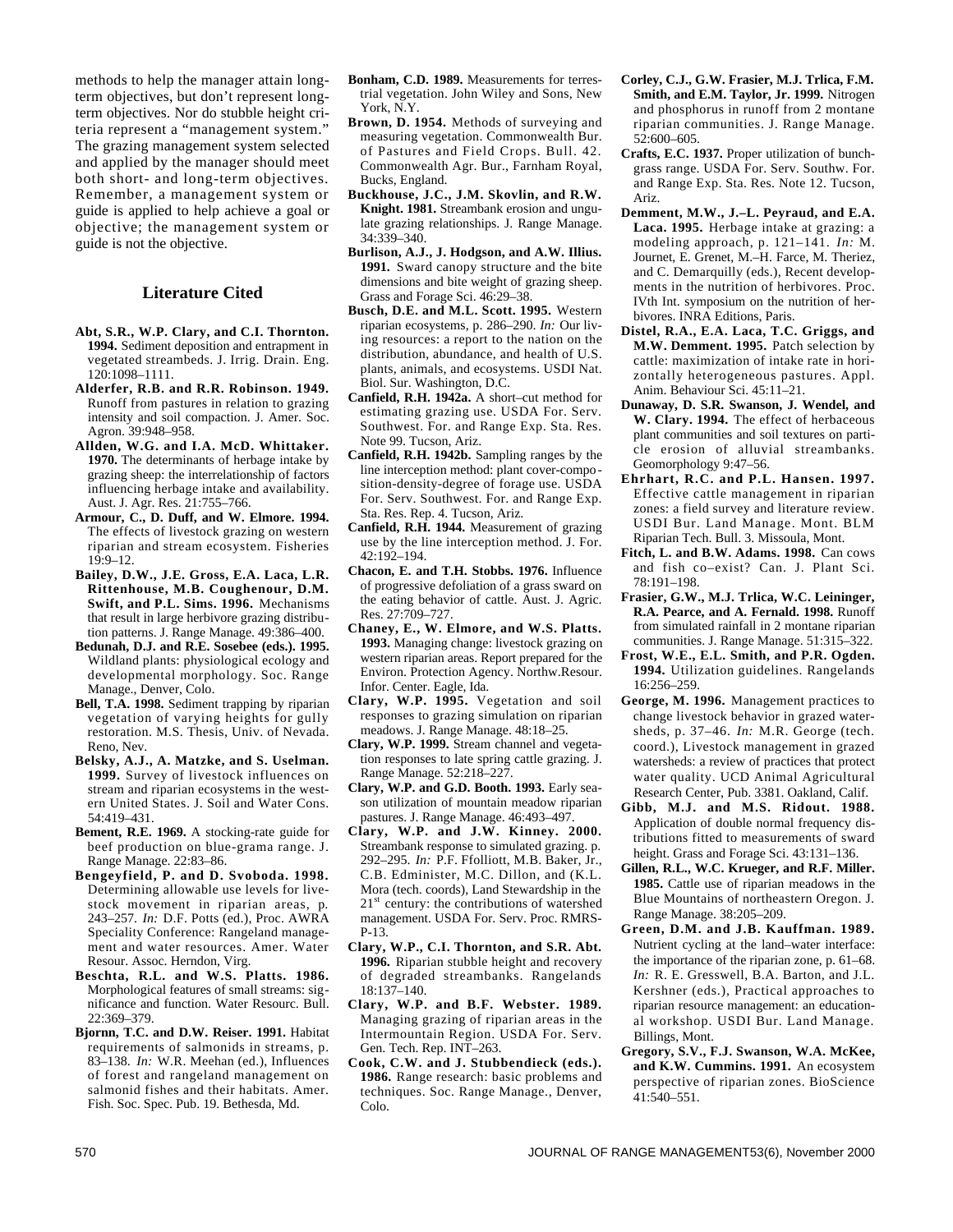- **Groeneveld, D.P. and D. Or. 1994.** Water table induced shrub-herbaceous ecotone: hydrologic management implications. Water Resour. Bull. 30:911–920.
- Hall, F.C. and L. Brvant. 1995. Herbaceous stubble height as a warning of impending cattle grazing damage to riparian areas. USDA For. Serv. Gen. Tech. Rep. PNW–GTR–362.
- **Handl, W.P. and L.R. Rittenhouse. 1972.** Herbage yield and intake of grazing steers. Proc. West. Sect. Amer. Soc. Anim. Sci. 23:197–200.
- **Hansen, P.L., R.D. Pfister, K. Boggs, B.J. Cook, J. Joy, and D. K. Hinckley. 1995.** Classification and management of Montana's riparian and wetland sites. Mont. For. and Cons. Exp. Sta. Misc. Publ. 54. Missoula, Mont.
- **Hawkins, C.P. 1994.** What are riparian ecosystems and why are we worried about them?, p. 2–9. *In:* G.A. Rasmussen and J.P. Dobrowolski (eds.), Riparian resources: a symposium on the disturbances, management, economics, and conflicts associated with riparian ecosystems. Coll. of Natur. Resour., Utah St. Univ., Logan, Ut.
- **Heady, H.F. and R.D. Child. 1994.** Rangeland ecology and management. Westview Press, Boulder, Colo.
- **Hill, A.R. 1996.** Nitrate removal in stream riparian zones. J. Environ. Qual. 25:743–755.
- **Hobbs, N.T., D.L. Baker, G.D. Bear, and D.C. Bowden. 1996.** Ungulate grazing in sagebrush grassland: effects of resource competition on secondary production. Ecol. Appl. 6:218–227.
- **Hodgson, J. and J.M. Wilkinson. 1968.** The influence of the quantity of herbage offered and its digestibility on the amount eaten by grazing cattle. J. Brit. Grassl. Soc. 23:75–80.
- **Holechek, J.L., H. de Souza Gomes, F. Molinar, and D. Galt. 1998.** Grazing intensity: critique and approach. Rangelands 20:15–18.
- **Holechek, J. L., H. Gomez, F. Molinar, and D. Galt. 1999.** Grazing studies: what we've learned. Rangelands 21:12–16.
- **Holechek, J.L., R.D. Pieper, and C.H. Herbel. 1989.** Range management: principles and practices. Prentice Hall, Englewood Cliffs, N.J.
- **Huber, S.A., M.B. Judkins, L.J. Krysl, T.J. Svejcar, B.W. Hess, and D.W. Holcombe. 1995.** Cattle grazing a riparian mountain meadow: effects of low and moderate stocking density on nutrition, behavior, diet selection, and plant growth response. J. Anim. Sci. 73:3752–3765.
- **Hussey, M.R., Q.D. Skinner, J.C. Adams, and A.J. Harvey. 1985.** Denitrification and bacterial numbers in riparian soils of a Wyoming mountain watershed. J. Range Manage. 38:492–496.
- **Huston, J.E. and W.E. Pinchak. 1991.** Range animal nutrition, p. 27-63. *In:* R.K. Heitschmidt and J.W. Stuth (eds.), Grazing management: an ecological perspective. Timber Press, Portland, Ore.
- **Idaho Division of Environmental Quality and Idaho Soil Conservation Commission. 1993.** Idaho agricultural pollution abatement plan. Ida. Soil Cons. Comm., Boise, Ida.
- **Jameson, D.A. 1963.** Responses of individual plants to harvesting. Bot. Rev. 29:532–594.
- **Johnston, C.A. 1993.** Material fluxes across wetland ecotones in northern landscapes. Ecol. Appl. 3:424–440.
- **Johnstone–Wallace, D.B. and K. Kennedy. 1944.** Grazing management practices and their relationship to the behavior and grazing habits of cattle. J. Agr. Sci. 34:190-197.
- **Kattelmann, R. and M. Embury. 1996.** Riparian areas and wetlands, p. 201–273. *In:* Status of the Sierra Nevada: Vol. III: Final report to Congress. Wildl. Resour. Center Rep. 38. Univ. California, Davis, Calif.
- **Kauffman, J.B. and W.C. Krueger. 1984.** Livestock impacts on riparian ecosystems and streamside management implications ..... a review. J. Range Manage. 37:430–438.
- **Kauffman, J.B., W.C. Krueger, and M. Vavra. 1983.** Effects of late season cattle grazing on riparian plant communities. J. Range Manage. 36:685–691.
- **Kauffman, J.B., W.C. Krueger, and M. Vavra. 1985.** Ecology and plant communities of the riparian area associated with Catherine Creek in northeastern Oregon. Oregon Agr. Exp. Sta. Tech. Bull. 147. Corvallis, Oreg.
- **Kaufmann, M.R., R.T. Graham, D.A. Boyce, Jr., W.H. Moir, L. Perry, R.T. Reynolds, R.L. Bassett, P. Mehlhop, C.B. Edminster, W.M. Block, and P.S. Corn. 1994.** An ecological basis for ecosystem management. USDA For. Serv. Gen. Tech. Rep. RM-246.
- **Kinney, J.W. and W.P. Clary. 1994.** A photographic utilization guide for key riparian graminoids USDA For. Serv. Gen. Tech. Rep. INT–GTR–308.
- **Kinney, J.W. and W.P. Clary. 1998.** Time–lapse photography to monitor riparian meadow use. USDA For. Ser. Res. Note RMRS–RN–5.
- **Kleinfelder, D., S. Swanson, G. Norris, and W. Clary. 1992.** Unconfined compressive strength of some streambank soils with herbaceous roots. Soil Sci. Soc. Amer. J. 56:1920–1925.
- **Korpela, E.J. 1992.** Modeling riparian zone processes: biomass production and grazing. Ph. D. Thesis. Oregon St. Univ., Corvallis, Ore.
- **Kovalchik, B.L. 1987.** Riparian zone associations: Deschutes, Ochoco, Fremont, and Winema National Forests. USDA For. Serv. Region 6. Ecol. Tech. Pap. 279–87. Portland, Ore.
- **Kovalchik, B.L. and W. Elmore. 1992.** Effects of cattle grazing systems on willowdominated plant associations in central Oregon, p. 111–119. *In:* W.P. Clary, E.D. McArthur, D. Bedunah, and C.L. Wambolt (comps.), Proc. symposium on ecology and management of riparian shrub communities. USDA For. Serv. Gen. Tech. Rep. INT-289. Ogden, Ut.
- **Krueger, W.C. 1996.** Managing ungulates to allow recovery of riparian vegetation, p.160–164. In: Proc. symposium on sustaining rangeland ecosystems. Oregon St. Univ. Ext. Serv. Corvallis, Ore.
- **Laca, E.A., R.A. Distel, T.C. Griggs, and M.W. Demment. 1994.** Effects of canopy structure on patch depression by grazers. Ecol. 75:706–716.
- **Laca, E.A., E.D. Ungar, N. Seligman, and M.W. Demment. 1992.** Effects of sward height and bulk density on bite dimensions of cattle grazing homogeneous swards. Grass and Forage Sci. 47:91–102.
- **Lamman, J.S. 1994.** Effects of season and intensity of defoliation on two important montane riparian species. M.S. Thesis. Colorado St. Univ., Fort Collins, Colo.
- **Larsen, R.E., W.C. Krueger, M.R. George, M.R. Barrington, J.C. Buckhouse, and D.E. Johnson. 1998.** Viewpoint: livestock influences on riparian zones and fish habitat: literature classification. J. Range Manage. 51:661–664.
- **Larson, G.E. 1993.** Aquatic and wetland vascular plants of the northern Great Plains. USDA For. Serv. Gen. Tech. Rep. RM-238.
- **Laycock, W.A. and R.O. Harniss. 1974.** Trampling damage on native forb-grass ranges grazed by sheep and cattle, p. 349–354. *In:* Grassland utilization. Sec., XII. Int. Grassl. Congr., Moscow, Russia.
- **Leonard, S., G. Kinch, V. Elsbernd, M. Borman, and S. Swanson. 1997.** Riparian area management. USDI Bur. Land Manage. Tech. Ref. 1737-14. Denver, Colo.
- **Logan, R.S. 1997.** Riparian forest wildlife: guidelines for landowners and loggers. Montana St. Univ. Ext. Pub. EB 146. Bozeman, Mont.
- **Lull, H.W. 1959.** Soil compaction on forest and range lands. USDA For. Serv. Misc. Publ. 768. Washington, D.C.
- **Manning, M.E., S.R. Swanson, T. Svejcar, and J. Trent. 1989.** Rooting characteristics of four intermountain meadow community types. J. Range Manage. 42:309–312.
- **Marlow, C.B. and T.M. Pogacnik. 1985.** Time of grazing and cattle-induced damage to streambanks, p. 279-284. *In:* R.R. Johnson, C.D. Ziebell, D.R. Patton, P.F. Ffolliott, and R.H. Hamre (tech. coords.), Riparian ecosystems and their management: reconciling conflicting uses: first North American riparian conference. USDA For. Serv. Gen. Tech. Rep. RM-120. Fort Collins, Colo.
- **Marlow, C.B. and T.M. Pogacnik. 1986.** Cattle feeding and resting patterns in a foothills riparian zone. J. Range Manage. 39:212–217.
- **Masterman, R. and C.R. Thorne. 1992.** Predicting influence of bank vegetation on channel capacity. J. Hydraulic Eng. 118:1052–1058.
- **McKinney, E. 1997.** It may be utilization, but is it management? Rangelands 19:4–7.
- **Meehan, W.R., F.J Swanson, and J.R. Sedell.** 1977. Influences of riparian vegetation on aquatic ecosystems with particular reference to salmonid fishes and their food supply, p.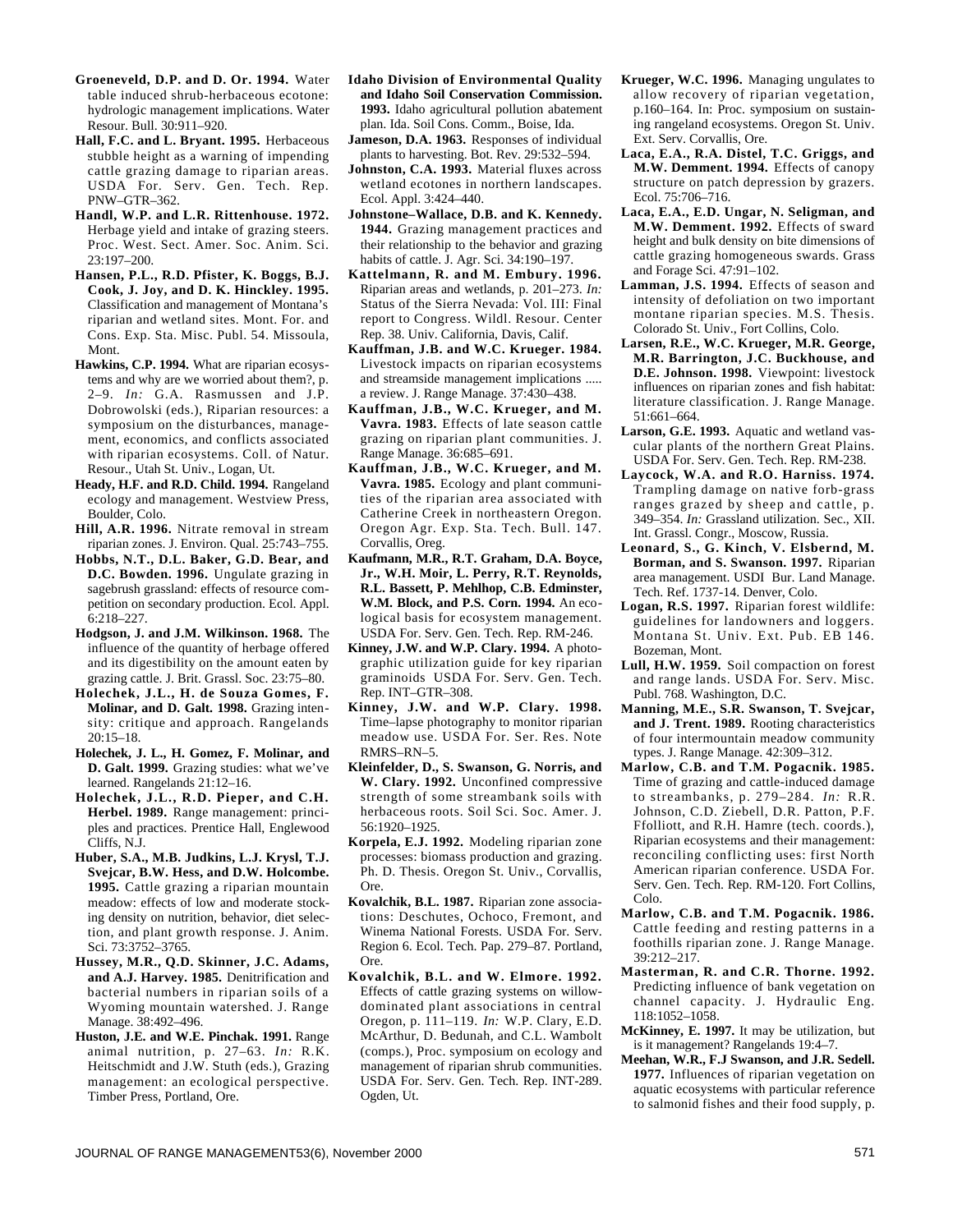137–145. *In:* R.R. Johnson and D.A. Jones (tech. coords.), Importance, preservation and management of riparian habitat: a symposium. USDA For. Serv. Gen. Tech. Rep. RM–43.

- **Mitchell, J.E., R. Elderkin, and J.K. Lewis. 1993.** Seasonal height–weight dynamics of western wheatgrass. J. Range Manage. 46:147–151.
- **Morisawa, M. 1968.** Streams: their dynamics and morphology. McGraw–Hill, New York, N.Y.
- **Mosley, J.C., P.S. Cook, A.J. Griffis, and J. O'Laughlin. 1997.** Guidelines for managing cattle grazing in riparian areas to protect water quality: review of research and best management practices policy. Idaho For., Wildl. and Range Policy Analysis Group Rep.15. Idaho For., Wildl. and Range Exp. Sta., Moscow, Ida.
- **Murphy, M.L. and W.R. Meehan. 1991.** Stream ecosystems, p. 17-46. *In:* W.R. Meehan (ed.), Influences of forest and rangeland management on salmonid fishes and their habitats. Amer. Fish. Soc. Spec. Pub. 19. Bethesda, Md.
- **Myers, L.H. 1989.** Grazing and riparian management in southwestern Montana, p. 117–120. *In:* R. E. Gresswell, B.A. Barton, and J.L. Kershner (eds.), Practical approaches to riparian resource management: an educational workshop. USDI Bur. Land Manage. Billings, Mont.
- **Naiman, R.J., H. DeCamps, and M. Pollock. 1993.** The role of riparian corridors in maintaining regional biodiversity. Ecol. Appl. 3:209–212.
- **Odum, E.P. 1978.** Opening address: ecological importance of the riparian zone, p. 2–4. *In:* Strategies for protection and management of flood plain wetlands and other riparian ecosystems: proceedings of the symposium. USDA For. Serv. Gen. Tech. Rep. WO–12.
- **Oregon State University-Agricultural Experiment Station. 1998.** Stubble height and utilization measurements: uses and misuses. Oregon Agr. Exp. Sta. Bull. 682. Corvallis, Ore.
- Parker, K.W. 1942. General guide to satisfactory utilization of the principal southwestern range grasses. USDA For. Serv. Southw. For. and Range Exp. Sta. Res. Note 104. Tucson, Ariz.
- **Pearce, R.A., G.W. Frasier, M.J. Trlica, W.C. Leininger, J.D. Stednick, and J.L. Smith. 1998a.** Sediment filtration in a montane riparian zone under simulated rainfall. J. Range Manage. 51:309–314.
- **Pearce, R.A., M.J. Trlica, W.C. Leininger, D.E. Mergen, and G. Frasier. 1998b.** Sediment movement through riparian vegetation under simulated rainfall and overland flow. J. Range Manage. 51:301–308.
- **Pearce, R.A., M.J. Trlica, W.C. Leininger, J.L. Smith, and G.W. Frasier. 1997.** Efficiency of grass buffer strips and vegetation height on sediment filtration in laboratory rainfall simulations. J. Environ. Qual. 26:139–144.
- **Pelster, A. 1998.** Steer diets and livestock management in a montane riparian zone. M.S. Thesis, Colorado St. Univ., Fort Collins, Colo.
- **Pieper, R.D. 1994.** Ecological implications of livestock grazing, p. 177–211. *In:* M. Vavra, W.A. Laycock, and R.D. Pieper (eds.), Ecological implications of livestock herbivory in the West. Soc. Range Manage., Denver, Colo.
- **Pinchak, W.E., M.A. Smith, R.H. Hart, and J.W. Waggoner, Jr. 1991.** Beef cattle distribution patterns on foothill range. J. Range Manage. 44:267–275.
- **Platts, W.S. 1991.** Livestock grazing, p. 389–423. *In:* W.R. Meehan (ed.), Influences of forest and rangeland management on salmonid fishes and their habitats. Amer. Fish. Soc. Spec. Publ. 19. Bethesda, Md.
- **Platts, W.S. and R.L. Nelson. 1989.** Characteristics of riparian plant communities and streambanks with respect to grazing in northeastern Utah, p. 73-81. *In:* R.E. Gresswell, B.A. Barton, and J.L. Kershner (eds.), Practical approaches to riparian resource management: an educational workshop. USDI Bur. Land Manage. Billings, Mont.
- **Prichard, D., H. Barrett, J. Cagney, R. Clark, J. Fogg, K. Gebhardt, P.L. Hansen, B. Mitchell, and D. Tippy. 1993. Riparian** area management: process for assessing proper functioning condition. USDI Bur. Land Manage. Tech. Ref 1737-9. Denver, Colo.
- **Ratliff, R.D., M.R. George, and N.K. McDougald. 1987.** Managing livestock grazing on meadows of California's Sierra Nevada: a manager-user guide. Univ. Calif. Coop. Ext. Div. Agr. and Natur. Resour. Leaf. 21421. Berkeley, Calif.
- **Redmon, L.A., F.T. McCollum III, G.W. Horn, M.D. Cravey, S.A. Gunter, P.A. Beck, J.M. Mieres, and R.S. Julian. 1995.** Forage intake by beef steers grazing winter wheat with varied herbage allowances. J. Range Manage. 48:198–201.
- **Ree, W.O. and V.J. Palmer. 1949.** Flow of water in channels protected by vegetative linings. USDA Soil Cons. Serv. Tech. Bull 967. Washington, D.C.
- **Reid, E.H. and G.D. Pickford. 1941.** A comparison of the ocular-estimate-by-plot and the stubble-height methods of determining percentage utilization of range grasses. J. For. 39:935–941.
- **Reid, E.H., and G.D. Pickford. 1946.** Judging mountain meadow range condition in eastern Oregon and eastern Washington. USDA Circ. 748. Washington, D.C.
- **Rhodes, B.J., C.B. Marlow, and B.F. Sowell. 1996.** An evaluation of riparian grazing guidelines on the Long Creek Allotment, Beaverhead National Forest, p. 64. In: Abstracts: 49th Ann. Meet. Soc. Range Manage. Wichita, Kan.
- **Risser, P.G. 1995.** The status of the science examining ecotones. BioSci. 45:318–325.
- **Roath, L.R. and W.C. Krueger. 1982a.** Cattle grazing influence on a mountain riparian zone. J. Range Manage. 35:100–103.
- **Roath, L.R. and W.C. Krueger. 1982b.** Cattle grazing and behavior on a forested range. J. Range Manage. 35:332–338.
- **Rosgen, D. 1996.** Applied river morphology. Printed Media Companies. Minneapolis, Minn
- **Rumsey, C.J. 1996.** The effect of three residual vegetation heights on streambank sediment deposition and vegetative production. M.S. Thesis, Univ. Wyoming, Laramie, Wyo.
- **Sanders, K.D. 1998.** Utilization standards: the quandary revisited, p. 3–8. *In:* Stubble height and utilization measurements: uses and misuses. Oregon Agr. Exp. Sta. Bull. 682. Corvallis, Ore.
- **Schlesinger, W.H. 1991.** Biogeochemistry: an analysis of global change. Academic Press. San Diego, Calif.
- **Schnabel, R.R., L.F. Cornish, W.L. Stout, and J.A. Shaffer. 1996.** Denitrification in a grassed and a wooded, valley and ridge, riparian ecotone. J. Environ. Qual. 25:1230–1235.
- **Sharp, L., K. Sanders, and N. Rimbey. 1994.** Management decisions based on utilization is it really management? Rangelands 16:38–40.
- **Sheeter, G. and T. Svejcar. 1997.** Streamside vegetation regrowth after clipping. Rangelands 19:30–31.
- **Skinner, Q.D. 1998.** Stubble height and function of riparian communities, p. 29–46. *In:* Stubble height and utilization measurements: uses and misuses. Oregon Agr. Exp. Sta. Bull. 682. Corvallis, Ore.
- **Stoddart, L.A., A.D. Smith, and T.W. Box.** 1975. Range management. McGraw-Hill, New York, N.Y.
- **Stuber, R.J. 1985.** Trout habitat, abundance, and fishing opportunities in fenced vs. unfenced riparian habitat along Sheep Creek, Colorado, p. 310–314. *In:* R.R. Johnson, C.D. Ziebell, D.R. Patton, P.F. Ffolliott, and R.H. Hamre (tech. coords.), Riparian ecosystems and their management: reconciling conflicting uses: first North American riparian conference. USDA For. Serv. Gen. Tech. Rep. RM–120.
- **Stuth, J.W. 1991.** Foraging behavior, p. 65–83. *In:* R.K. Heitschmidt and J.W. Stuth (eds.), Grazing management: an ecological perspective. Timber Press, Portland, Ore.
- **Swanson, F. 1994.** Natural disturbance effects on riparian areas, p. 11-14. *In:* G.A. Rasmussen and J.P. Dobrowolski (eds.), Riparian resources: a symposium on the disturbances, management, economics, and conflicts associated with riparian ecosystems. Coll. of Natur. Resour., Utah St. Univ., Logan, Ut.
- **Temple, D.M. 1982.** Flow retardance of submerged grass channel linings. Trans. ASAE 1982:1300–1303.
- **Thomas, J.W., C. Maser, and J.E. Rodiek. 1979.** Riparian zones, p. 40–47. *In:* J.W. Thomas (tech. ed.), Wildlife habitats in managed forests: the Blue Mountains of Oregon and Washington. USDA For. Serv. Agric. Handb. 553. Washington, D.C.